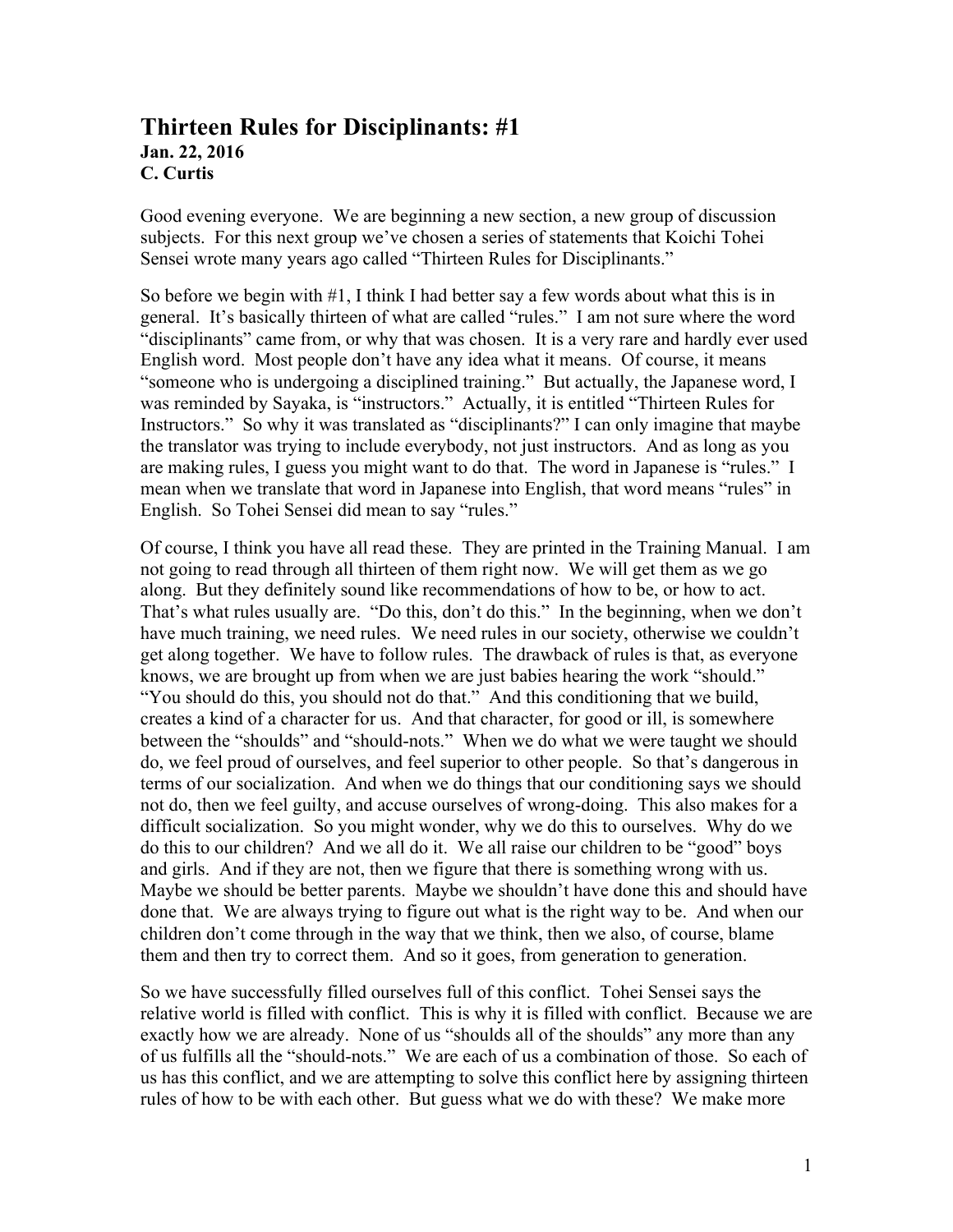conflict with them. And when we don't fulfill these, or when we try to pursue these as a goal, and that goal is always out in the future, and when we don't reach that goal we accuse ourselves of wrong-doing.

In the beginning we do need to behave ourselves, because it makes us more likely to be able to listen to and follow the teachings and have an opportunity to have happen what really needs to happen. And what really needs to happen is that, if you are an instructor, you would act like this. So the word "should" has to be replaced by the would "would." And the word can be, someday, replaced by the word "is" or "are."

So it's interesting that here we are again with this paradox. If we are trying to follow some rules and become something, we push that away from ourselves, you know?

Let me read to you the Shokushu "Reiseishin," which does a very good job of describing the situation that we find ourselves in:

*"Human beings are blessed with a mind that is directly connected to the mind of the universe. This is known as Reiseishin. The moon is clearly reflected in the water when the water is calm. In this same way, when our mind and body are unified and calm, our Reiseishin manifests itself completely. Once this happens all suffering and wicked desires fall away, the universal mind of love and protection for all things appears in us. Let us strive to realize Reiseishin."*

So what this is describing is basically what the first rule of the thirteen rules is, which is:

*"#1 – Ki training reveals to us the path to oneness with the universal. To unify mind and body and become one with the nature itself, is the chief purpose of Ki training."*

Sayaka, would you read this for us in Japanese please? (Sayaka reads it in Japanese)

Thank you. And then let me read one more time. (he reads #1 again) That is the translation that was given to us back in the late 70's from Headquarters in Japan. I have no idea who translated it. But Sayaka translated it again just now for us, from that Japanese she just read, and it says very similarly:

*"Aikido is the way to union with the Ki of the universe. We should set our main purpose of our practice to unify mind and body and become one with the universe."*

Basically, Tohei Sensei is saying here that if we unify mind and body…."we are blessed with a mind that is one with the mind of the universe." That's what Reiseishin means, and why I read that Shokushu just now. If we unify our mind and body and we are calm, then our being reflects the universal, or Reiseishin, the universal mind, already. In other words it's our nature. All we have to do is be calm, unify mind and body. And if we are trying to follow rules, and rules set up conflict in our mind body, how can we be calm and have mind and body unified?

Tohei Sensei is always telling us, "You can do this now. Don't think that what I am teaching you, you have to wait many years for. You can do this now." The first night you come to the dojo, you can understand. You can have an experience of mind and body unified, and hence of Reiseishin, hence in other words, your original nature. Our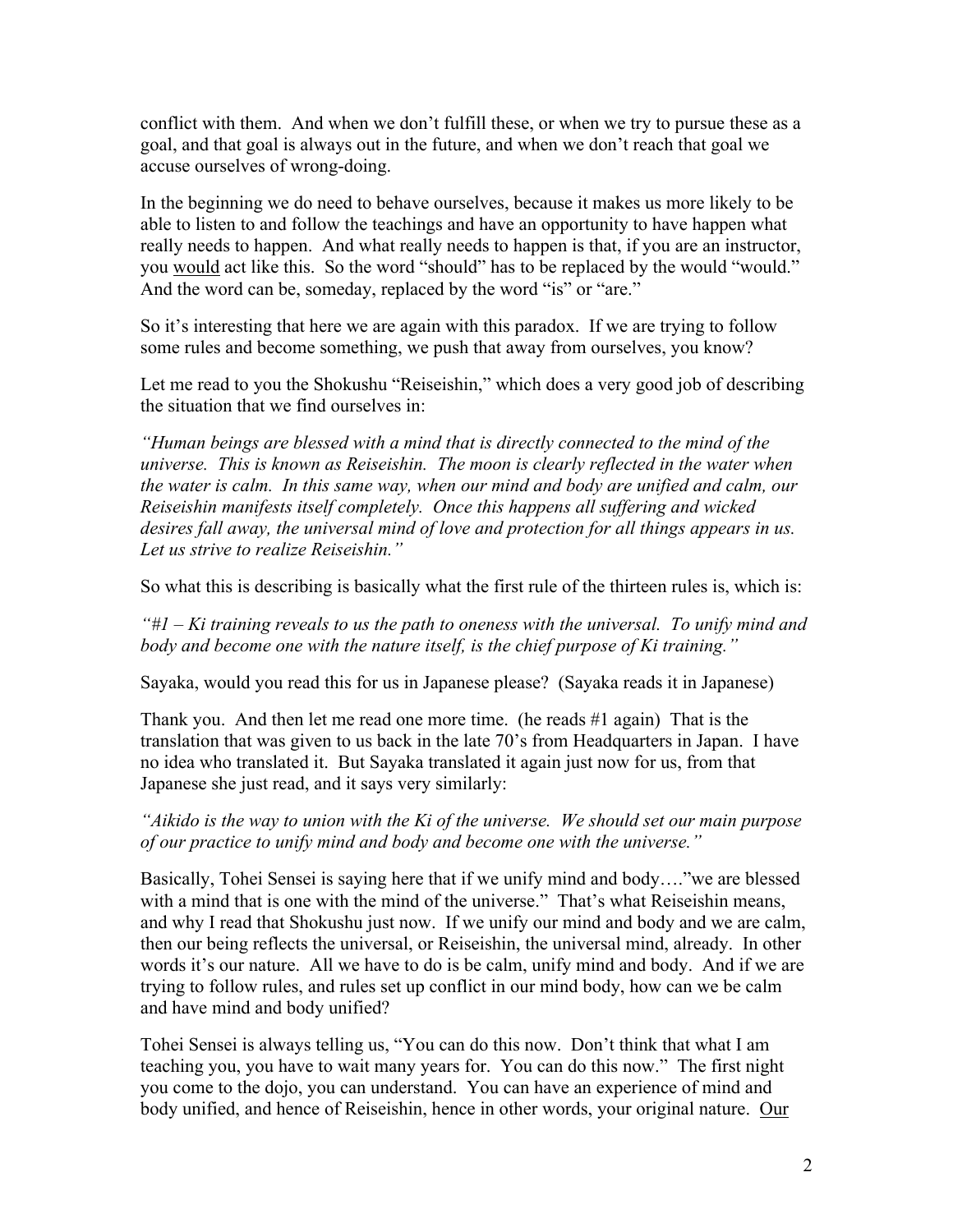original nature is the original nature. We are already one with everything that is. We don't notice it. We practice, so that we will be able to notice it.

So the most important thing is the nature of our practice. We have to make sure that the nature of our practice is not creating conflict in us so that we cannot notice. Because, if you think about it, for many people, and for all of us at some point in our lives, and maybe for some of you still, the way that you pursue your career, maybe your relationships with your spouse or children or relative or friends or business associates, education and so forth, the way that we pursue those creates conflict, because we are always trying to achieve a greater goal. And we are trying to achieve a greater goal because our parents told us we "should." We should be a certain way. And we are not seeing ourselves in that way yet, so we have conflict.

These two things together don't work very well. So we come to the dojo and we practice for awhile and we get this nice feeling and then we go out into the world and "Oh, it's still full of conflict out here. I don't feel any better." Right? So we have to practice more. We have to learn to live in a calm, centered, what we call "Keeping One Point" or "Extending Ki," inclusive present awareness at all times. So our practice then becomes a way of living. What we mean by practice is "how to live." It's a way to live. It's not something that you go and do. Practice is not something you do when you come to the dojo only, or when you get up in the morning and sit in meditation. Practice is living. That's what practice is. This practice. Shugyo practice, which is being present and aware and inclusive and open in every moment. To everything.

Remember the four principles of practice:

- 1. Show up
- 2. Open to whatever is here.
- 3. Follow it with an open mind, carefully.
- 4. Accept whatever the result is.

Because as soon as that result is happening, it's starting all over again. These four things are constantly happening every moment of our life. And if that is happening, then that makes up our life of practice, always present, showing up, always open, always following carefully what is being presented to us, even when we are driving or eating there is always something we are engaged in, and accepting whatever is happening, what ever kind of food it is, whatever the conditions on the road, whatever the other person is saying, whatever their conditioning. Whatever you are presented with.

So that's our practice. And when someone is more and more able to be mind/body unified or calm or Keep One Point in all circumstances, the more they are what we call "mature" in this discipline, in this practice. It's maturity. There are all kinds of maturity. There is maturity in business, there is maturity in musicianship, there is maturity in art, there is maturity in being an attorney. In everything, no matter what it is, there is maturity. In the beginning you are quite green and you make a lot of mistakes and you are often reactive, right? And you "put up with" a lot of stuff, because it pisses you off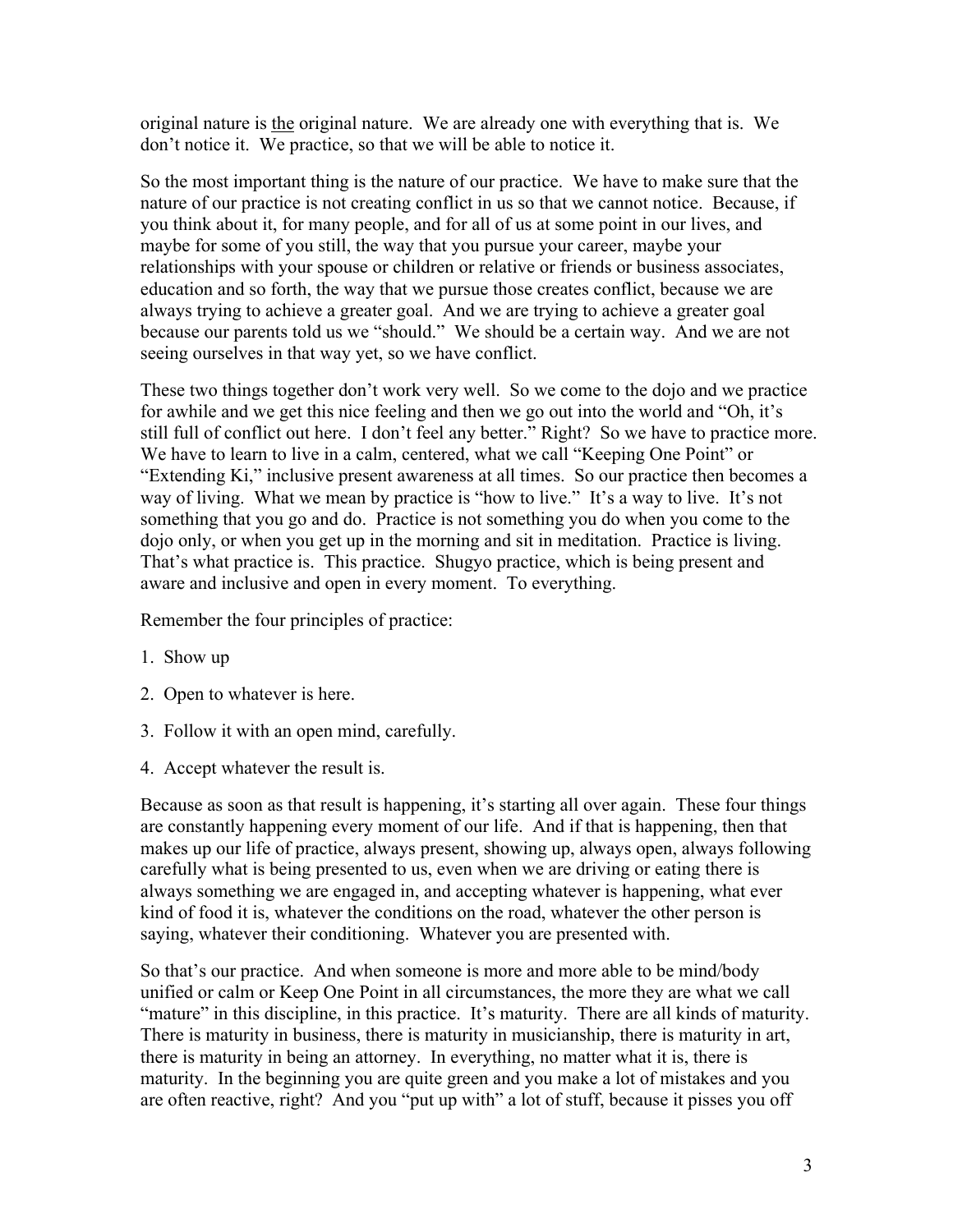but you have to be a good boy. So you put up with it. But when you become more mature then you don't have to put up with it, because you don't have that reactivity. You are calm, in other words. You understand where discomfort and disturbance comes from. It comes from you! Not from someone else, not from the outside world, not from the circumstance. Always it comes from each of us, for us. So when we begin to get that, we begin to get what we call maturity.

So I am going to read the translation one more time, in fact I'll read them both one more time.

The HQ version says:

*"Ki training reveals to us the path on oneness with the universal."*

That's not actually what it says. What it says is "Aikido is the way to union with the Ki of the universe." Quite different.

Second sentence of HQ version is:

*"To unify mind and body and to become one with nature itself, is the chief purpose of Ki training."*

The actual translation is, "We should set as the main purpose of our practice to unify mind and body and become one with the universe." And again, this phrase, "become one with the universe," we know from Tohei Sensei's Reiseishin, that he means you already are and you just need to notice. OK, so?

*Student: So there is maturity. So let's say at your job, right, you do it every day, all day, and you get to a certain point where you don't have to think as much and if someone challenges you, you know it, because you've done it. But if you change in your occupation, say, and now you are stumbling around again, and you're not sure, so you tend to get angry, or…*

OK, good question. I hope this doesn't surprise you, but..

*(A student interrupts and asks for clarification from the other student)*

*Student: Well my question is the practice, because you have so much experience doing it you naturally become calm when you are doing it. But if you are new at it, you are not so calm. You try to be calm, but is that a fake calm or is it…?*

OK, so when you are "used to" doing something, you are not necessarily mature in that. You haven't necessarily learned maturity from that. You are just used to doing it, so it is second nature and you are not troubled by it. It doesn't disturb you too much. But, while you are doing it, if you are disturbed by someone else, you might not be very mature. So, when I say every discipline has it's stage of maturity, I mean every discipline can provide you with maturity, or we can learn maturity through it. But it is not necessarily so that you do, just because you are good at it and have done it for a long time. That is not what maturity means. If you do one kind of job and you become mature in that job, then you can be a white belt in something else and you will still be mature in how you go about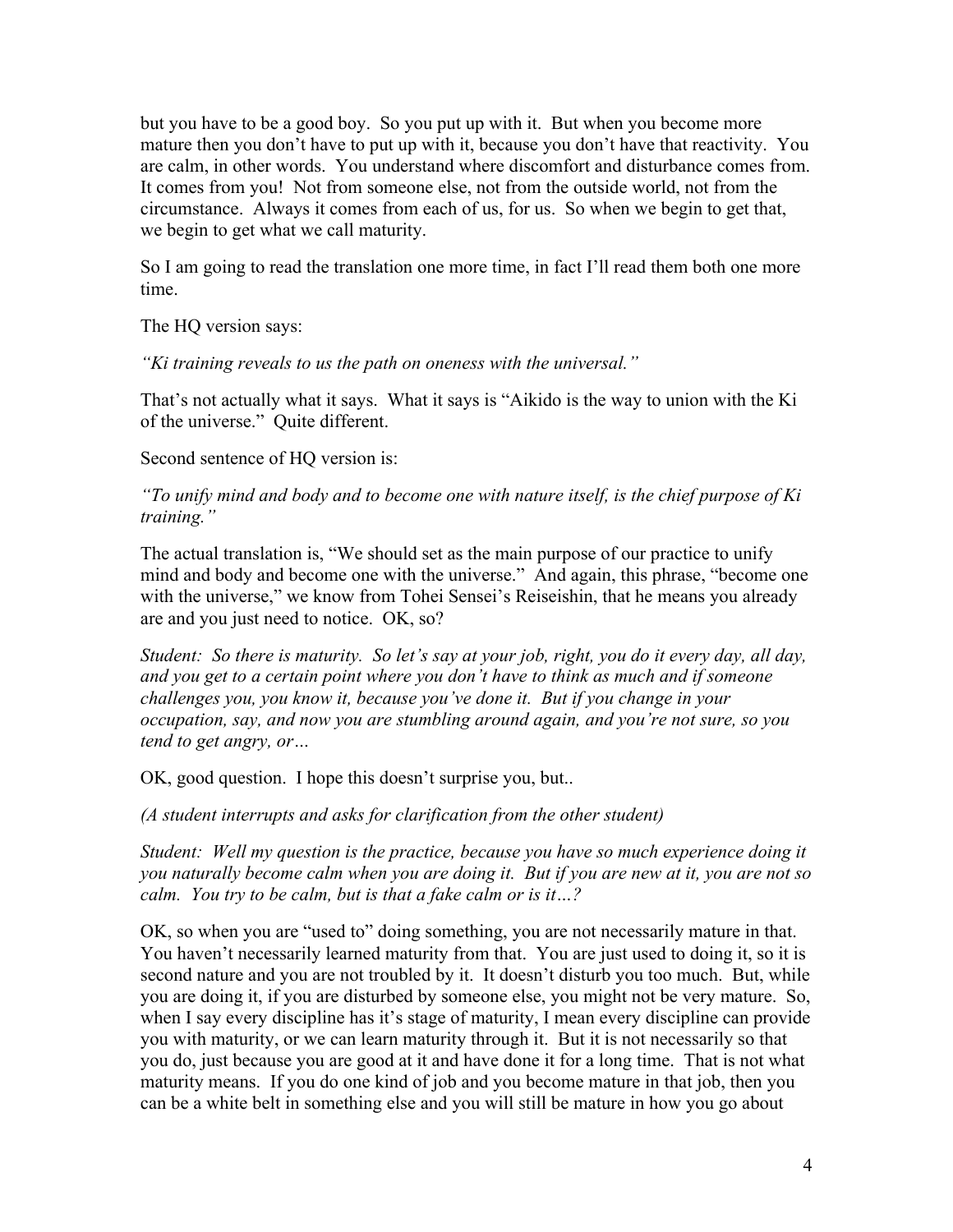learning the new thing. If you start something that is new, and it is frustrating to you, then you were not mature in your last work.

*Student: Thank you Sensei.*

*Student: Sensei, could you translate Reiseishin?*

Sayaka, would you translate Reiseishin?

*Sayaka: Rei is spirit, sei is nature or origin, and shin is mind.*

"Original spirit mind" is what we could say. Tohei Sensei just calls it "original mind," or sometimes I have heard him call it "divine spirit." But he doesn't use that much, because it sounds to us in the west as kind of religious. And we all, or a lot of us, have reactivity around religious things, because the whole idea of "god" scares the shit out of everybody, so they have problems with it.

But actually, it is not scary at all. That is all he is doing, is just saying "Look, it's this right here." You can call it whatever you want, but you better get used to it!

So, OK?

*Student: Yeah, thanks.*

*Student: This is not exactly a question, but maybe it is. I can often find myself falling into a trap. I can listen to the words, and go, "Oh, I know this." But it doesn't mean that I am doing those words. Now I am coming to a point where it is very clear to me whether* I am knowing it or doing it. It happened while you were talking. I was feeling *uncomfortable, and I looked at it, and just let go, and then I could start doing it. This is, for me, a common misstep, or whatever.*

Yeah, that's a really good point and I think everybody understands that. And maybe here is a good spot to point out, or to remind ourselves, that we can only be where we are. We can't be somewhere that we aren't. And we can only be when we are. We can't be some time when we are not. And that's all OK. Well, we have no choice.

But quite often human beings try to pretend that they are someone that they are not or that they are someplace that they are not. And conversely, sometimes we find ourselves in positions where we are needed, and so given a position, and we are not yet really qualified for that position. But, we have been given the position. So then it becomes not a source of more conflict, I hope, but an opportunity to, as Suzuki Sensei would say, redouble your efforts and look more deeply, notice more comprehensively, accept for fully, include more inclusively, and you will mature into what you have been given to do.

*Student: So Sensei, could we see the rule as a transitional stage, like "as if" this were the case? Because, when we come in, we are not acting from that place of knowing our original mind. But the rule is kind of pointing to that to help us until we can let go of the rule.*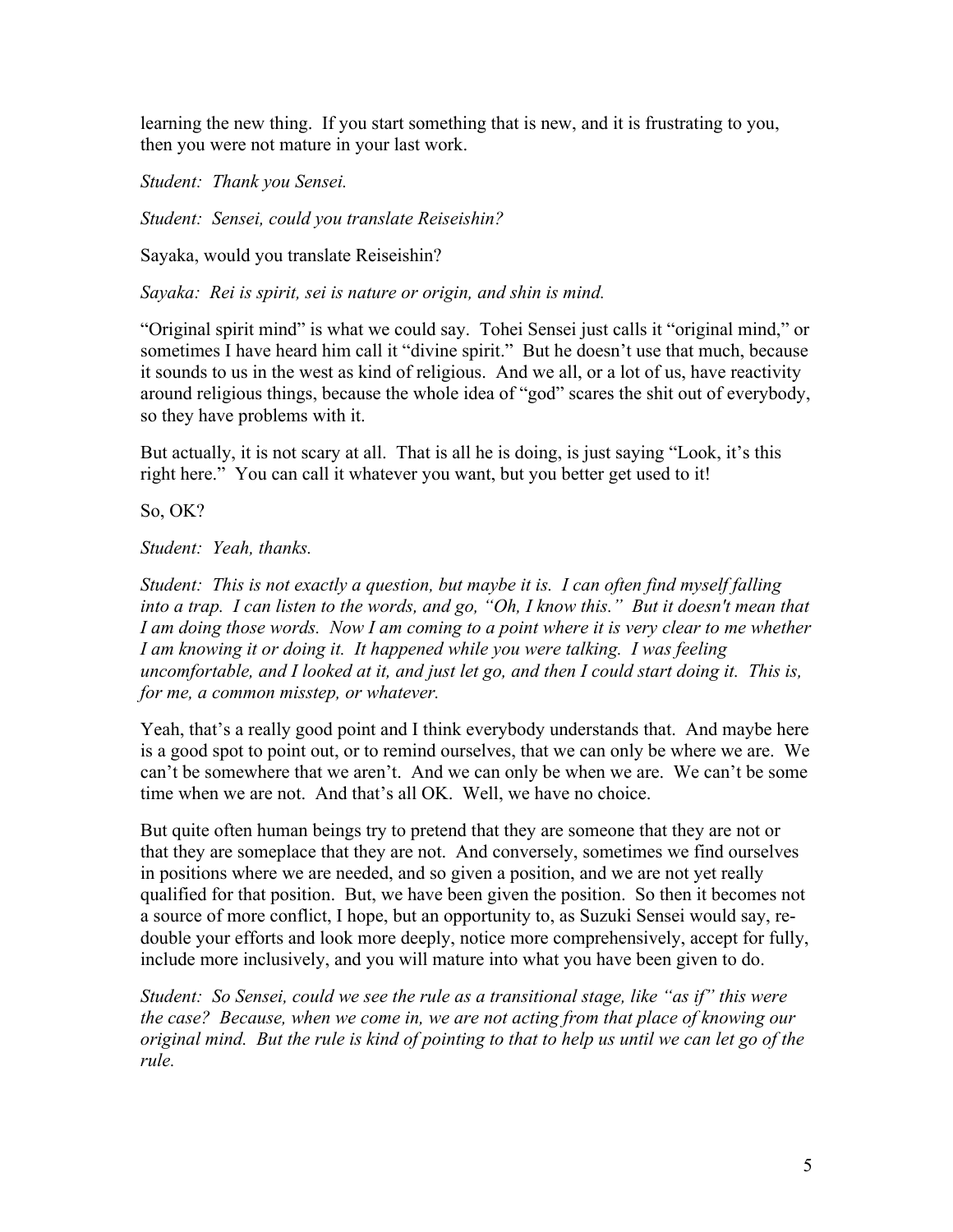Yes, it's a tool. Rules are tools. And yeah, they are useful that way. But it's like, if you are a religious person and you have a religious text of some kind, like a Bible or a Koran or the Sutras. Those are very useful tools, up to a point. But at some point you have to burn the Bible, or that transition where you are working directly with the universe can't happen. You can become rule bound. And this has obviously happened in a large part of Islam right now, and hence all the difficulties they are having accepting the world that they are in, because they are rule bound. I mean, what's the very worst thing that you can do? Burn the Koran. That's the worst thing you can do. Even to step on it, it's insulting. And you can get killed for stepping on a Koran. So this is really being rule bound, really stuck. Not that we should go around stepping on books that are used in that way. These are tools that are filled with wonderful wisdom. I am not advocating doing anything insulting or disrespectful, BUT keep going. There is no place to get off. There is no place to stop and say "OK, now I've got it. I know."

*Student: The Zen dictate, "If you meet the Buddha on the road, kill him."*

Yeah. Exactly right. And no one is recommending killing anybody.

*Student: Sensei, you talk about being in the present, but then we have all of these rules guiding us that are actually describing something that is not in the present, but is in the future, and we are striving for. I guess my question is…you were talking about earlier that when you are cooking something, planning a meal, you have an idea of what you want. So when you are approaching something like that, you are actually not in the present, right? You are putting yourself into the future.*

Yes, there is a good example. Planning a meal is planning for the future. So for myself, I am a functionary. I am a cook. I am not a chef. I provide meals for my family. And as such, by 7:00 or 8:00 in the morning, I had better know what it is that I am going to cook for dinner, and soon after that I have to know how many people are coming. So I go to the market and I buy what I need for the meal that I am making. But as someone pointed out to me recently, "Yes, but a chef doesn't do that. A chef goes to the market, finds what is freshest and best and what appeals right at that moment, and creates the meal around that." OK, so if that's maturity in cooking, then I am not yet mature in cooking, in my just-functional way. I am still just providing a kind of a service. And that's fine. I am not pretending to be more than that. I don't aspire to be more than that, so much. Once in a while I cut loose a little bit and create here and there. But that's very dangerous.

Everything we do, we have to plan for. And like they say in the military, "The best laid plans evaporate with the first contact with the enemy." In other words, you can plan an attack, but you never know what's going to happen. When you get there it is always going to be different, and you are going to have to adjust. You plan the meal for tonight, but you don't start cooking it now. You plan it now, carefully. You go shopping, finding the best that you can that serves this purpose now. And then, finally, you cook it now, and then you eat it now. But if you didn't plan, you wouldn't have anything in the refrigerator to cook.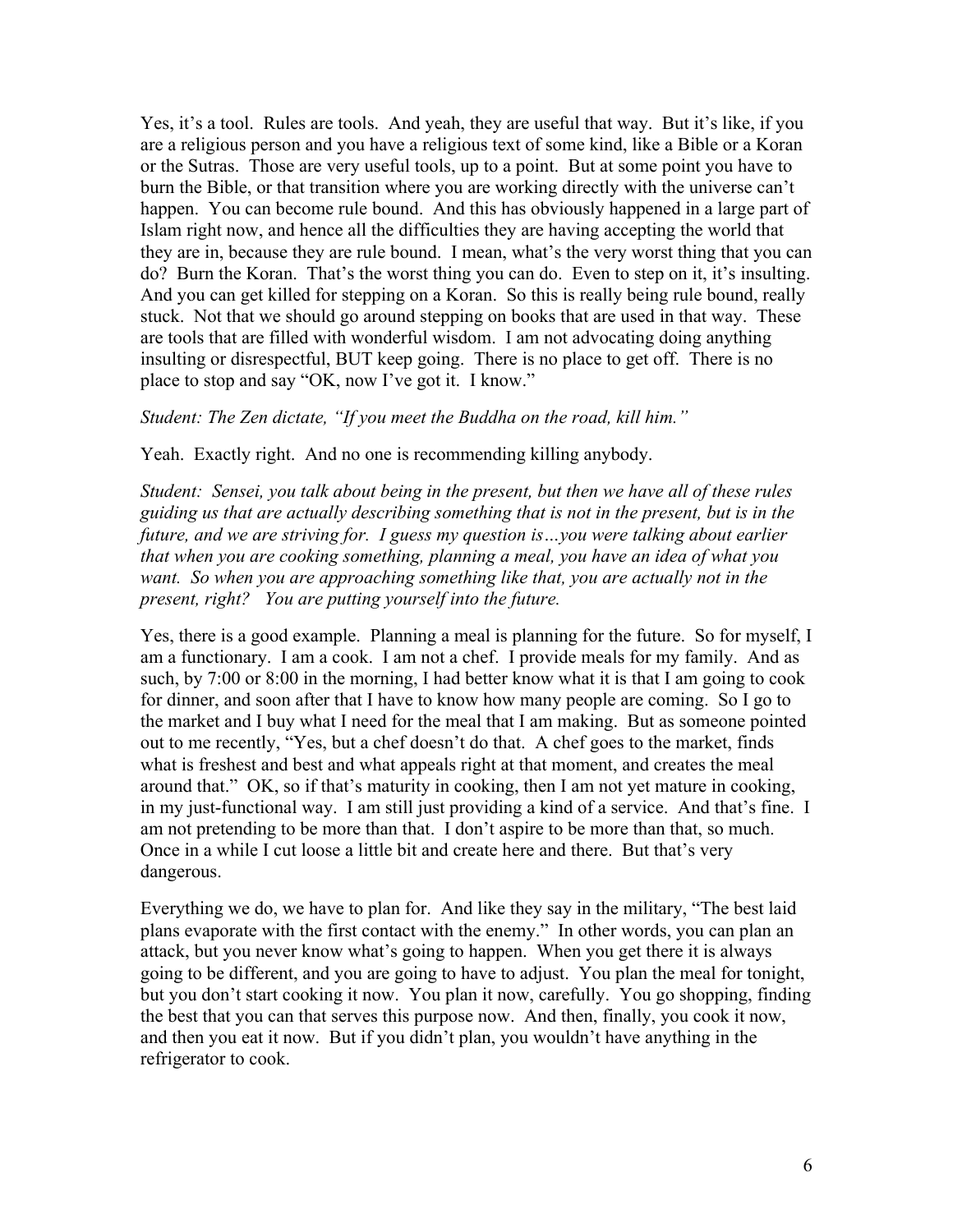So we have to plan. I don't know about your business, but in my business I have a book and plan every single day, sometimes weeks, months, or even years ahead. Everything is planned. I put the curtissensei calendar on the website. That plans the whole year, right down to each day. I am leaving on May 6th and returning on June 13th to and from Europe for teaching. Lynn is coming with me for some portion of that trip and all of that has to be planned ahead. We have to buy the tickets, arrange the hotels, they have to advertise the seminars, etc. The world is run by planning.

The point is that, yes, you have to do that. But you stay here now as you are doing it. You don't day-dream, you don't imagine. We call that "wish-full thinking." You don't wish that things are going to be a certain way, different than they are now. You are not fooled by that book called "Secrets," probably the most damaging book that's ever been written for modern man, because it was so sucked up. It was so wonderful, "Ohhh…You mean I can wish to be healthy, I can wish to be wealthy, I can wish to be free of cancer, I can wish to have that girl or that guy?" This is living "off-time," living in an imaginary universe. This is what we have here. You do it as well as you can, and when things arise that contradict your plan, that's your test of maturity. That's your Ki test. Are you mature, or are you going to get reactive and then shut it down and have to put up with it and deal with it? Or are you fine, can you go ahead with it?

That's the most difficult thing, isn't it, for all of us? When that contradiction comes up and, I don't know about you, but for me that's what I have worked on, and still have a lot of work to do, in my lifetime, that reactivity that seems like it has to be either expressed or put down. But either of those is a big mistake. What are you doing reacting to something that's outside of you? It's you. So maturity means recognizing that you are the one the fuels everything, and you are the one that causes everything to be felt and thought within you. That doesn't make it real or important or valuable. It's just there.

I told you about a bumper sticker that says, "Don't believe everything you think." It should say, "Don't believe anything you think!"

We want to be in touch with this calmness because this is what we all love, this mind/body unified state. And so when someone is attacking you, verbally or emotionally, or physically, and that's why Tohei Sensei says if you practice on the mat you can get this, they are looking for attention. That's why they are after you. And you can't satisfy that. It's a bottomless pit. You will never satisfy them by giving them what they want. But what they really want is the true attention, which is love, which is calmness, which is mind/body unification, which is their original nature, their original condition. So, in Aikido, we are practicing to be that, to Keep One Point, *osaeru*. So when someone attacks, you are here for them, you are embracing them, you are offering them. We call it "leading them," but we are offering them the path that is free, not the path that will lead them away from freedom.

Of course, I always like to say, please sit more, please breathe more, please come to every class you can come to. And I do mean that. That's a good rule. Of course there are times when you can't, and you have to know when it's time to stay home and when it's not. Like I am going to go home after this class, because I have a cold right now. It's like I was telling David, beards are beautiful. A beard is a nice thing. But you have to be